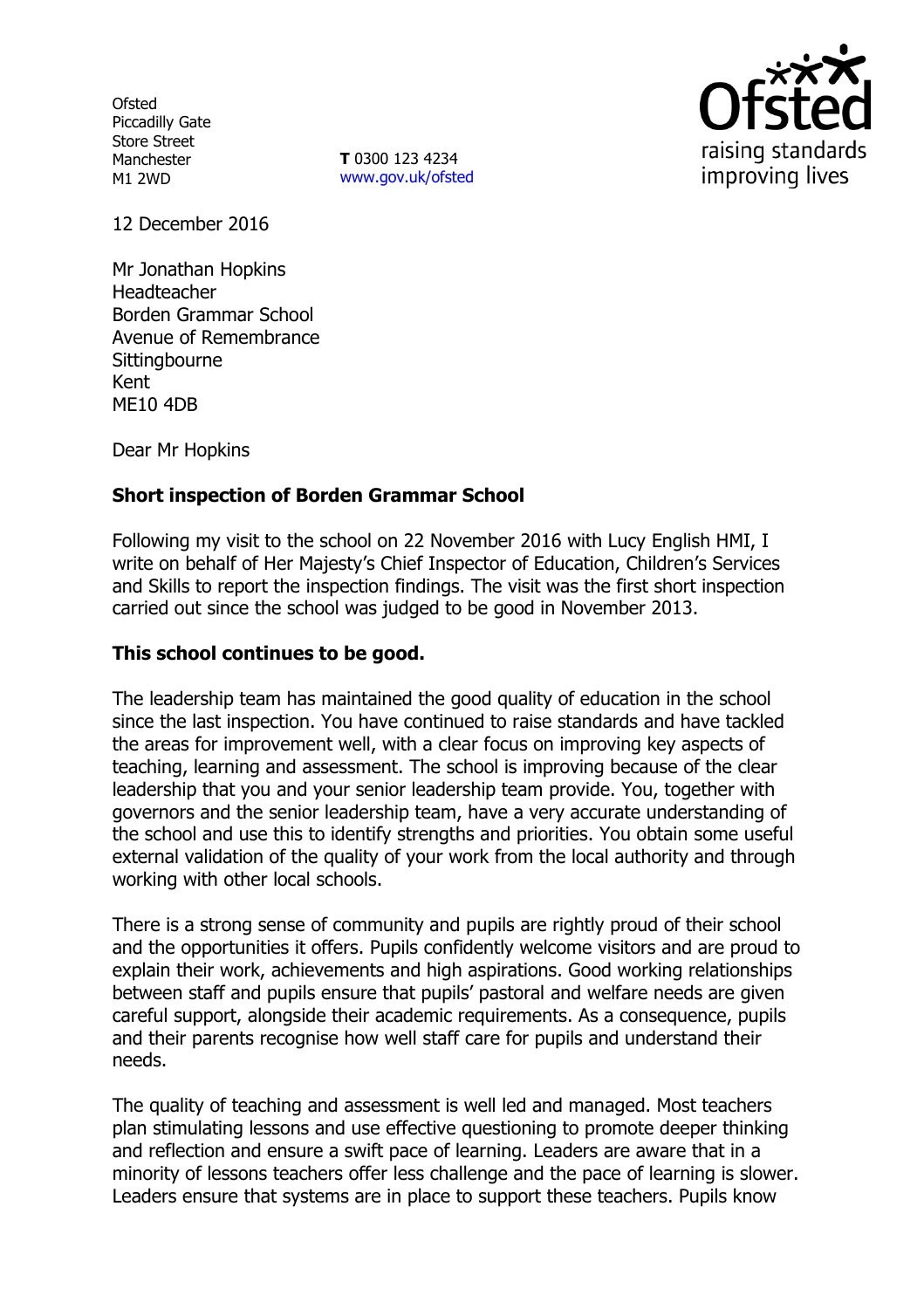

their targets and what they have to do to make good progress. As a result, pupils make progress that is in line with, or better than, other pupils nationally in their GCSE examinations in nearly all subject areas.

Students in the sixth form feel particularly well supported by their teachers. Improved assessment and tracking systems are ensuring that a higher proportion of those currently in the school are making better progress in their A-level subjects than has been the case in the past. Leaders and governors recognise that subject leaders would benefit from experiencing best practice in the region and nationally so that they can further develop their subject expertise. This will enable the school to increase the proportion of students achieving the highest grades in their A levels still further.

Leaders ensure that a very effective package of intervention and support is offered to pupils eligible for the pupil premium. As a result, this group continue to make very strong progress from their starting points. Clear leadership and staff training ensure that pupils who have special educational needs and/or disabilities make strong progress because teachers and teaching assistants meet their needs well.

Attendance remains above the national average. However, you are aware that the attendance of some groups, including those eligible for the pupil premium and some pupils who have special educational needs and/or disabilities, has been below that of their peers. You have successfully introduced a range of initiatives which are reducing these gaps in attendance for these groups.

Leaders and governors have responded well to the areas for improvement identified during the previous inspection. Senior leaders have implemented improvements to assessment and tracking systems, the quality of teachers' questioning and the consistency and effectiveness of the feedback given to pupils. As a result, more challenging teaching has led to better outcomes, particularly for the middle-attaining and vulnerable pupils. Staff morale is high. Recognising that more can be done to challenge the most able pupils and improve outcomes still further at A level, leaders' improvement planning prioritises clear actions to achieve this. Leaders and governors are aware that more focus needs to be given to ensure the same high standards of quality, depth and presentation of pupils' written work across the school.

#### **Safeguarding is effective.**

You have ensured that all safeguarding arrangements are fit for purpose, there is a culture of vigilance and records are detailed and of high quality. Governors are knowledgeable and work closely with staff to ensure that the work to keep pupils safe is given high priority and meets current requirements. There are clear, wellunderstood systems in place to manage safeguarding requirements. All staff have up-to-date training to an appropriate level and so they know what to do should they be worried about a pupil.

Pupils' attendance is above national average. You recognise that some groups, including disadvantaged pupils, had lower attendance rates in the past and the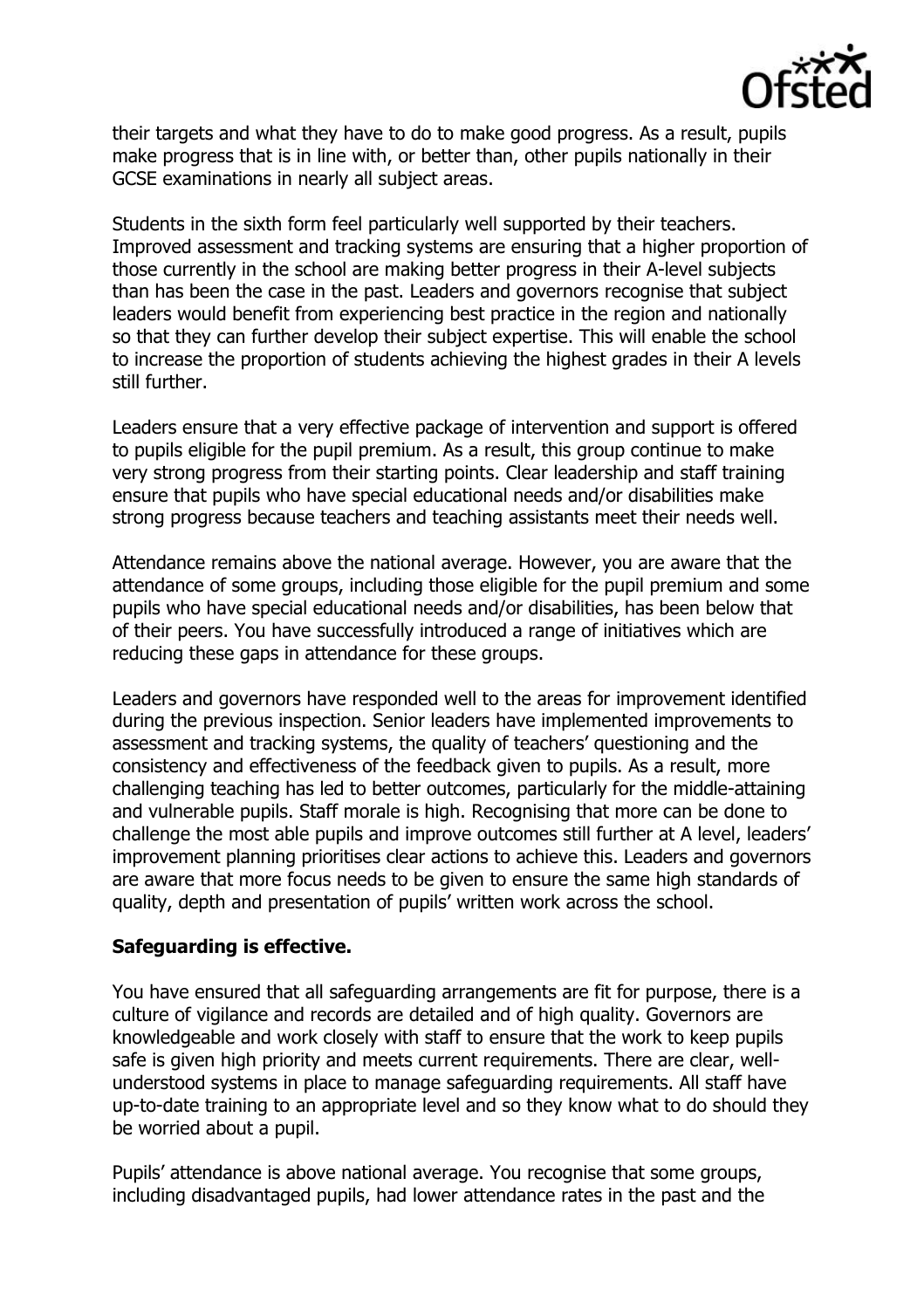

school has worked closely with families to support improvements. Almost all pupils and parents report that pupils feel safe and well looked after at Borden Grammar School. Pupils told us that they know who to go to should they have any concerns and they trust that adults would be able to help them. As one of the pupils told an inspector during the inspection, 'It's like that trust game here; there's always someone to catch you.'

# **Inspection findings**

- The school's effectiveness remains securely good. You give the school clear, purposeful leadership which is recognised by staff, governors and parents. You have recently restructured the senior leadership team, ensuring clearer lines of responsibility for academic and pastoral leadership. This has led to improved standards of achievement. You are now very ably supported by your senior team and governing body to bring about further improvements.
- Governors know the school well and offer insightful challenge to you and your senior team. Leaders provide governors with accurate information regarding pupils' and students' performance in key stage 4 and the sixth form. Governors analyse this to ask astute questions and support and challenge leaders well. Where they identify any underperformance, they insist on improvements, for example challenging leaders to improve standards in English at key stage 4 and to achieve greater consistency in outcomes at A level. However, as key stage 3 assessment systems are new, governors are less well informed and have not been able to challenge leaders as robustly on the performance of younger pupils.
- The school's self-evaluation and improvement planning are detailed and clearly identify priorities, actions, timescales and expected outcomes. As a result, leaders have responded well to the areas for improvement identified during the previous inspection. Improved assessment and tracking systems have underpinned improved teaching and learning, particularly in key stage 4.
- Outcomes at key stage 4 have improved over the past two years and the school's own assessment information shows that, overall, this improvement is continuing and all groups of pupils make strong progress. The school's investment in extra staffing and resources in English has led to improved standards at GCSE.
- In 2015, although A-level attainment was very high, the progress students made from their high starting points was well below national averages. However, standards have improved and current sixth formers are making better progress than in the past. Subject leaders have shared more accurate assessment and tracking systems, which have reduced the variation between subjects and improved outcomes. Senior leaders are aware that continued monitoring and further access to regional and national examples of best practice are needed to ensure that all subject leaders can challenge even greater proportions of the most able A-level students to achieve the very highest grades.
- The school makes very good use of additional funding to invest in extra lessons and a range of resources to support the small cohorts of disadvantaged pupils. As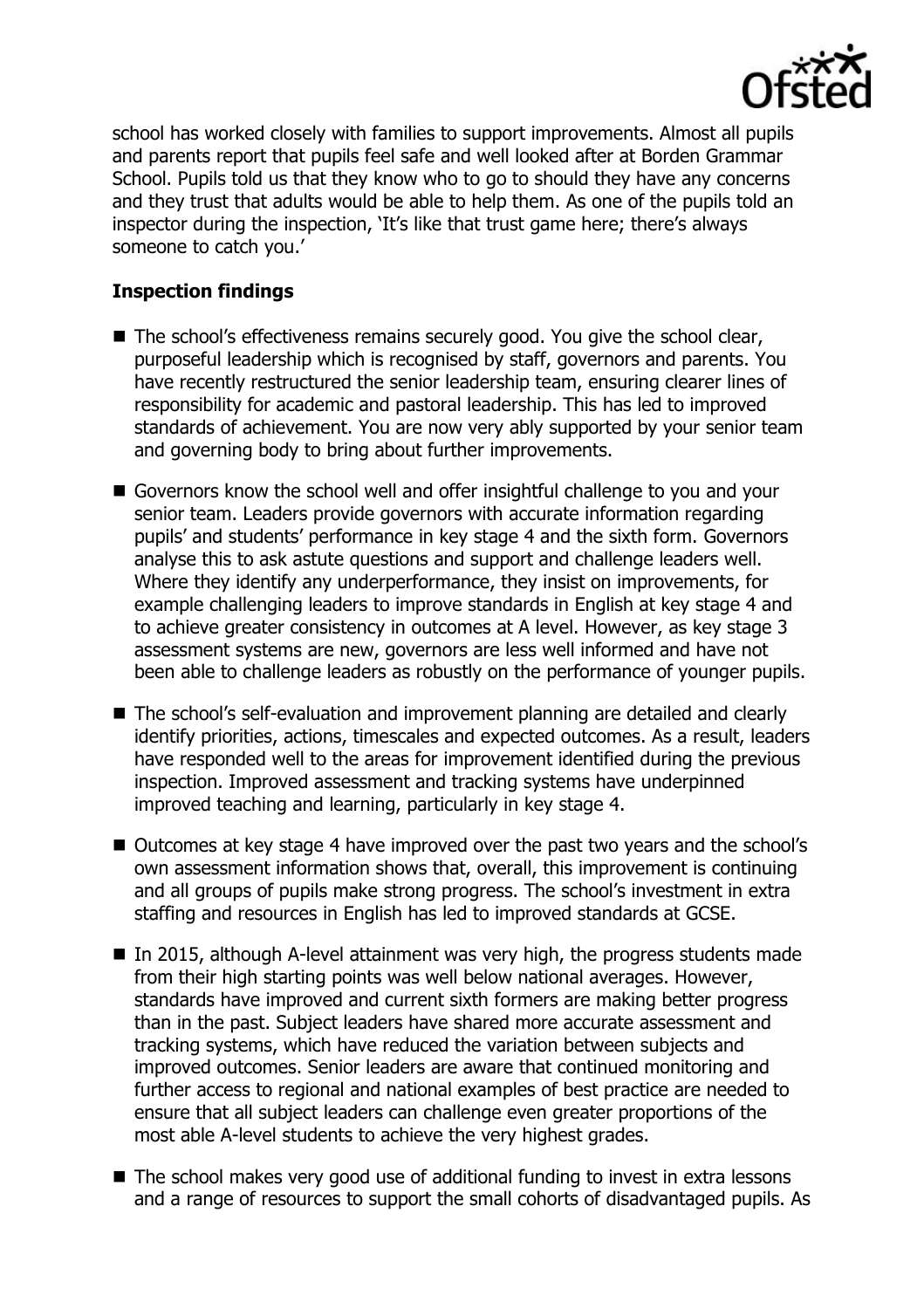

a result, these pupils, including the most able disadvantaged pupils, have made particularly strong progress from their starting points in recent years and current cohorts continue to do so.

- Focused leadership ensures that teachers are well informed with approaches and strategies to support pupils who have special educational needs and/or disabilities. Effective assessment and tracking systems together with timely interventions and support ensure that these pupils make good progress over time.
- Most teachers have high expectations and use their good subject knowledge to design stimulating lessons. They focus clearly on pupils' intended learning. In line with the school policy, teachers give helpful feedback and clear guidance to pupils, who use this to improve their work. A good example was seen in a Year 7 French lesson where the teacher made expectations very clear and pupils proudly sought to improve the depth and quality of their written work. Where this happens, pupils' books evidence how they make good progress in lessons and over time.
- Senior leaders regularly evaluate the quality of teaching and learning in lessons, which enables them to accurately identify strengths and priorities for improvement. Senior leaders have rightly prioritised challenging teachers to improve their questioning skills to increase pupils' progress. Inspectors witnessed teachers doing this across a range of subjects, encouraging pupils to confidently discuss and analyse difficult concepts in depth. For example, in a biology lesson, the teacher's probing questioning challenged Year 12 students to apply detailed subject-specific vocabulary and the concept of rates of reaction to an abstract model of gas exchange within tissues.
- **Pupils' books evidence that in some lessons teachers do not insist on high** enough expectations of presentation or written work, particularly in key stage 3. Where this occurs, inaccuracies in pupils' drawings, charts, graphs and written work limit their rate of progress, as they are not applying their full range of skills to deepen their understanding. More needs to be done to ensure that all pupils, particularly younger pupils and the most able, are routinely challenged to produce, refine and evaluate the very high-quality work that they are demonstrating elsewhere.
- **Pupils are polite, friendly and continue to behave well in lessons and around the** school site. They value their learning and play a full part in lessons. The pupils and sixth formers spoken to during the visit were keen to share how much they appreciate the support and help that their teachers give them. There are close working relationships between staff and pupils and between pupils of different ages. Sixth formers speak with pride about how they are able to support younger pupils by acting as subject prefects in mathematics and English lessons and support sessions.
- **Pupils told inspectors that they feel safe and happy at the school and parents** confirmed this view. A small minority of parents expressed concern about pupils'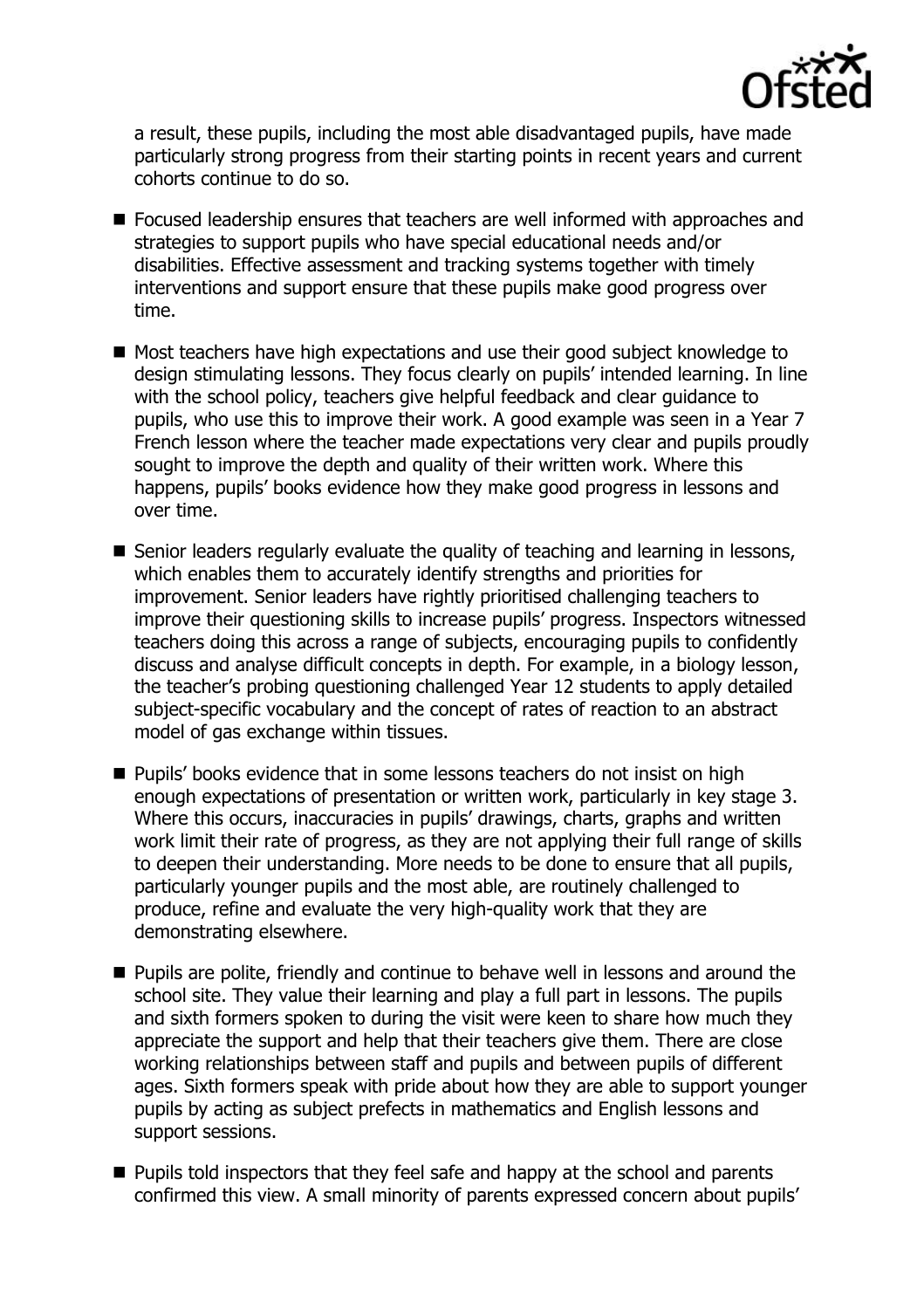

behaviour in their replies to the Parent View survey, but the majority praised the pastoral care offered by the school. During this inspection, pupils' behaviour in lessons was good and conduct around the school site, although sometimes boisterous, was well managed. Pupils confirmed to us that they felt that incidents of bullying were very rare and they are confident that any issues that arise are swiftly resolved by staff when they do occur. Pupils and sixth formers told us with great pride how many of them act as 'Anti-bullying Ambassadors' to support their peers.

■ There is an aspirational culture, and sixth formers act as excellent role models to younger pupils by playing an active role in the life of the school, becoming involved in the school council, as prefects, in sports teams and drama productions and through work experience opportunities. Students and their parents particularly value the careers guidance and extra support that teachers willingly offer. As one parent of a sixth-form student commented: 'I believe that the staff and leadership at this school are superb and have given my child the tools and skills that they will need in later life – a love of learning, the freedom to form their own ideas and the ability to listen to and respect others. Well done Borden Grammar School.'

# **Next steps for the school**

Leaders and those responsible for governance should ensure that:

- $\blacksquare$  teachers continue to improve the level of challenge offered to the most able pupils across the school
- $\blacksquare$  all pupils take a pride in their presentation, quality and depth of written work across the curriculum, particularly in key stage 3
- more students make good levels of progress in the sixth form to achieve the highest grades by making continued improvements to the tracking systems and sourcing external support for subject leaders where necessary.

I am copying this letter to the chair of the governing body, the regional schools commissioner and the director of children's services for Kent. This letter will be published on the Ofsted website.

Yours sincerely

Matthew Newberry **Her Majesty's Inspector**

## **Information about the inspection**

During this visit, we looked closely at specific aspects of the school's provision, including safeguarding arrangements, the progress pupils make in the sixth form and how effectively the school meets the needs of specific groups, including disadvantaged pupils, pupils who have special educational needs and/or disabilities